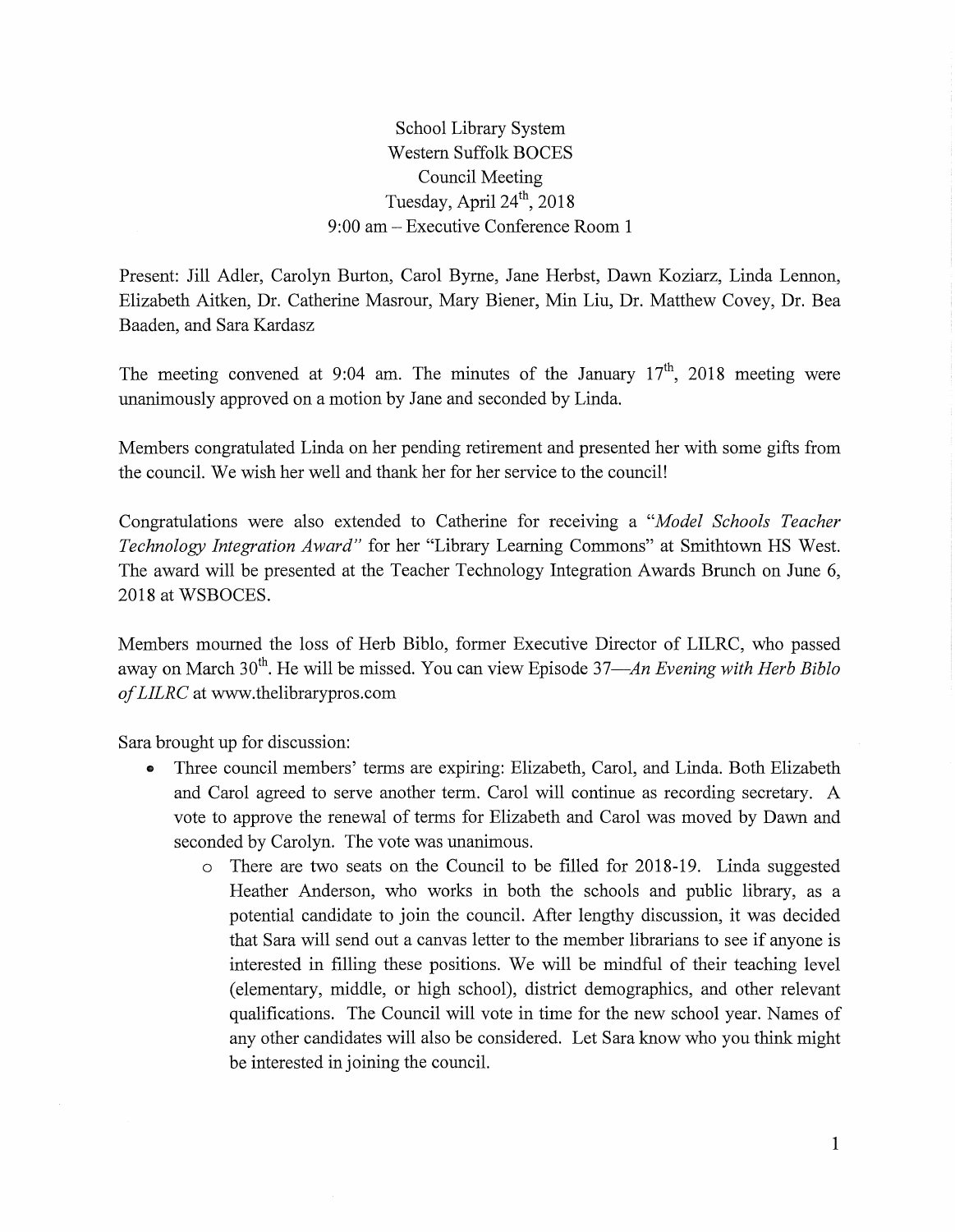- Proposed budget: Since it is problematic to work on the budget during the summer and get council approval in a timely fashion, it was decided to review the current budget and consider where increases might be necessary, and have it approved by the council on a contingent basis. This is what other SLS Directors do and it streamlines the process. Our SLS will follow suit. Sara expects to get the benefits and salary info in June. On a motion by Carol, seconded by Jill, the proposed contingency budget was unanimously approved. Sara will adjust the figures as needed and notify the council members.
- Upcoming Council meeting dates: September  $25^{th}$ , November  $14^{th}$ , January  $17^{th}$ , and April  $16<sup>th</sup>$  were proposed for 2018-19. Sara will book the rooms and include a snow date. The liaison meetings will be in October, December, March, and May. Sara will review the calendar and check with the liaisons.
- Upcoming events:
	- o May 3-May 5: NYLA/SSL Conference at the Long Island Hilton in Melville. Sara and Donna Miceli will be sharing a poster session about the Cold Spring Harbor Lab Science Journal Club, 3:45 to 4:30 on Friday, May 4<sup>th</sup>.
	- $\circ$  May 23<sup>rd</sup>: 3<sup>rd</sup> Leadership & Information Symposium "Open Educational Resources and the School Library: in the large conference room at WS BOCES.
	- o May 11<sup>th:</sup> NY BOCES/Follett Destiny Annual Meeting, at the Southern Westchester BOCES in Harrison.
	- $\circ$  May 30<sup>th</sup>: School Library Journal's "Day of Dialog" in New York City.
	- $\circ$  June 16<sup>th</sup>: SLIME: Students of Long Island Maker/STEM Expo at SUNY Stony Brook.
	- o August 2-3rd: NYLA/SSL Educational Leadership Institute at Syracuse University Sheraton, Syracuse NY
- Professional Development/Learning Ideas: During the 2017/18 school year, the SLS focused on "Teaching for Diverse Learning Needs" which was based on the member plan needs assessment survey completed by librarians. Other areas mentioned in that survey that could be targeted in 2018/19 include: Assessment of Student Learning, Program Planning & Evaluation, Program Advocacy/Enhancing Administrative Support, and Educational Leadership/Collaborative Planning. Bea suggested addressing how schools plan on implementing the new standards as a PD topic. Jane mentioned a phone app that easily determines which standards apply to lessons. More makerspace topics were encouraged. It was pointed out that this is now noted on the BEDS sheets. Anyone with additional PD suggestions, please let Sara know.
- Fall Regional Institute: Tuesday, November  $6<sup>th</sup>$ , Radisson Hotel, 20 workshops are planned. The Keynote Speaker will be Tanya Stone, YA author. Attendance is limited to 80 people for WSBOCES. NYC has an event on the same day. Save-the-date vendor letters have been mailed. Call for Presenters has gone out. Low number of responses to date. Dawn pointed out that it is too early for many to know if they will be allowed to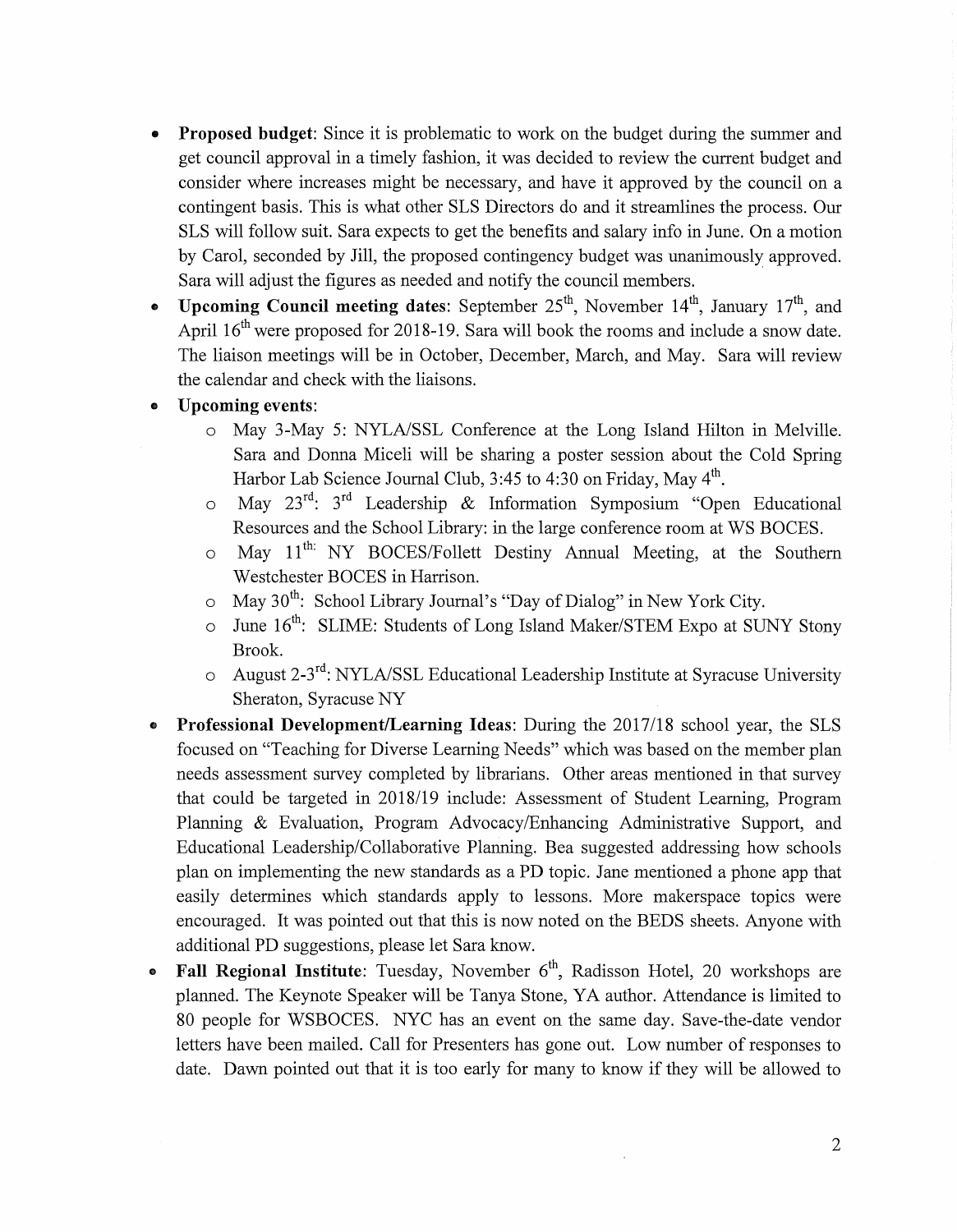attend. May not want to submit a proposal now if they may have to back out. Sara will discuss this with Carl and Donna.

- **Cold Spring Harbor Science Journal Club:** Sessions went very well. The walking tour is May  $21^{st}$ . St. Anthony's HS is joining for 2018/19. Donna Miceli is doing an admirable job overseeing the program and she is willing to continue facilitating. During this 2017/18 session the students were more involved.
	- o Matt is tweaking the program adding consistency to the learning sessions, and more engagement in projects. He feels the club can work with 24 students. They are looking at ways to expand the program to additional high schools. Will work with a rubric for presentations, and review and discuss presentations more to actively engage the students. May  $30<sup>th</sup>$  is the deadline for applications for the club. Sara will look into publicity to promote the program
- **Vendor Workshops and Professional Circles Evaluation forms:** Overall the evaluations were very favorable in 2017/18. Some workshops or Circles had low attendance but attendees felt they were still a success and very helpful.
- Liaison Meeting: On March 6<sup>th</sup> Dr. Jonathan Anzalone spoke about "News Literacy and the Fight Against Fake News". It was one of the best attended and evaluated PD sessions offered in 2017/18.
- **Final Liaison Meeting:** The Liaisons agreed that the final Liaison meeting, scheduled for May  $23<sup>rd</sup>$ , will be conducted virtually before that date. This is to allow more time for the presentations and activities planned for the  $3<sup>rd</sup>$  Leadership & Information Symposium.
- **3rd Leadership & Information Symposium:** "Celebrate Our Successes!" Wednesday, May 23rd, 8:30 am-2:30 pm in the large conference room at WSBOCES.
	- o Librarian of the Year and Administrator of the Year awards will be presented.
	- o The day's professional development will focus on Open Educational Resources including a presentation about the Digital Public Library of America by Carl Vitevitch.
	- o Katrina Conte of Follett School Solutions will share how to access OER through Destiny.
	- o Kristina Kirtley and KJ Vanderiet of WLIW/WNET will discuss PBS Learning Media.
	- o Breakfast and lunch will be served. Seven vendors will be available.
	- So far, 30 people have registered for this free workshop.
- **Single Sign-on Service:** From Media-Flex. Will be added to the COSER for the cost of \$100 per building plus 15%. It will include NOVEL NY, the resources provided for all members by the SLS, and resources purchased through BOCES. Programs with individual licenses such as BrainPop would not be included. Online resources that a district purchased directly, and not through BOCES, would not be included.
- **LILRC**: Sara is one of their 15 Board members.